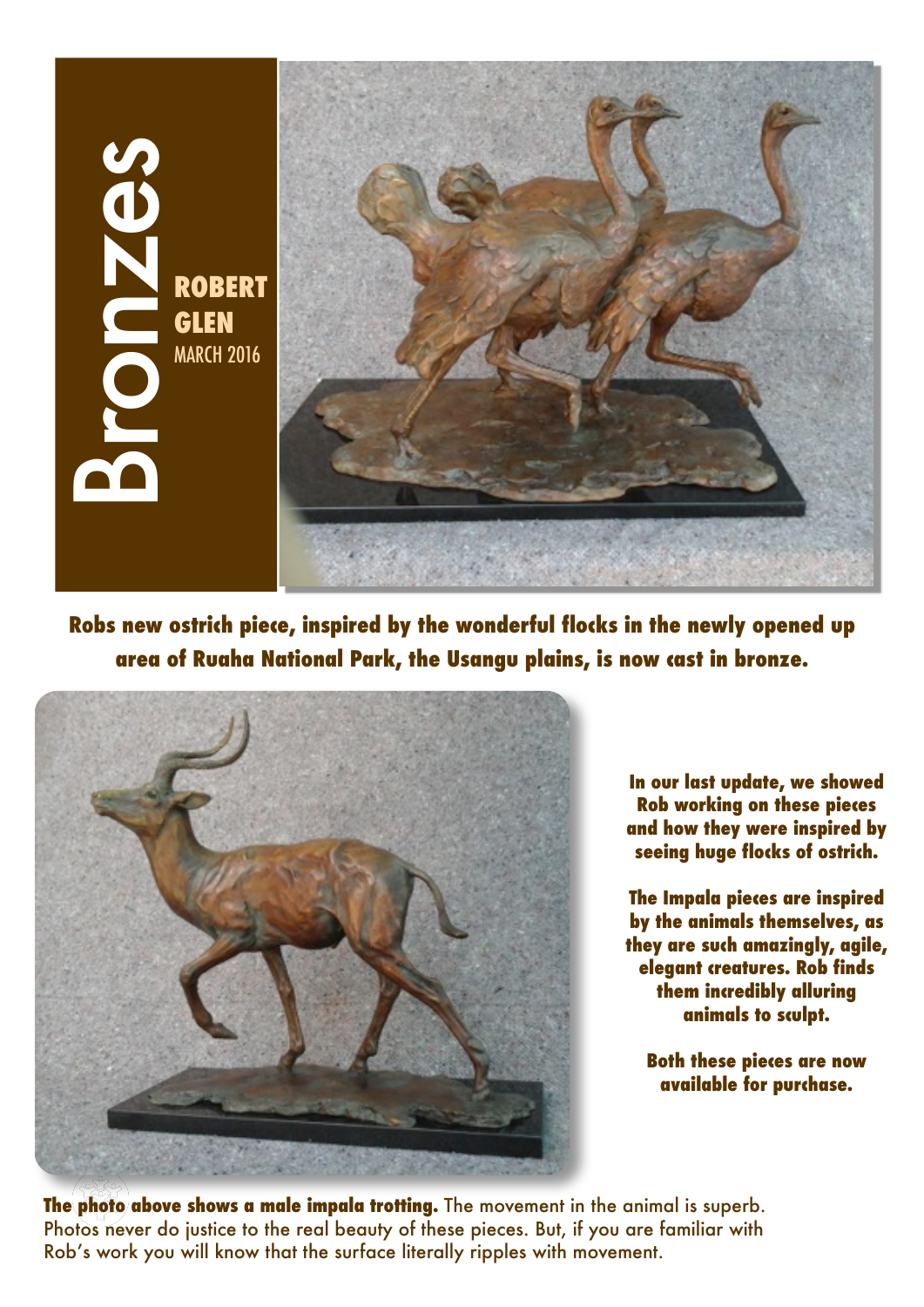



**Ostrich running, above is a very** decorative piece full of movement and life.

**The impala landing** left, captures beautifully, the sleek essence of these agile antelope.

**The lioness and wildebeest**  bronze recently completed, was commissioned by a friend, Giles North. However, the remainder of the edition is available.